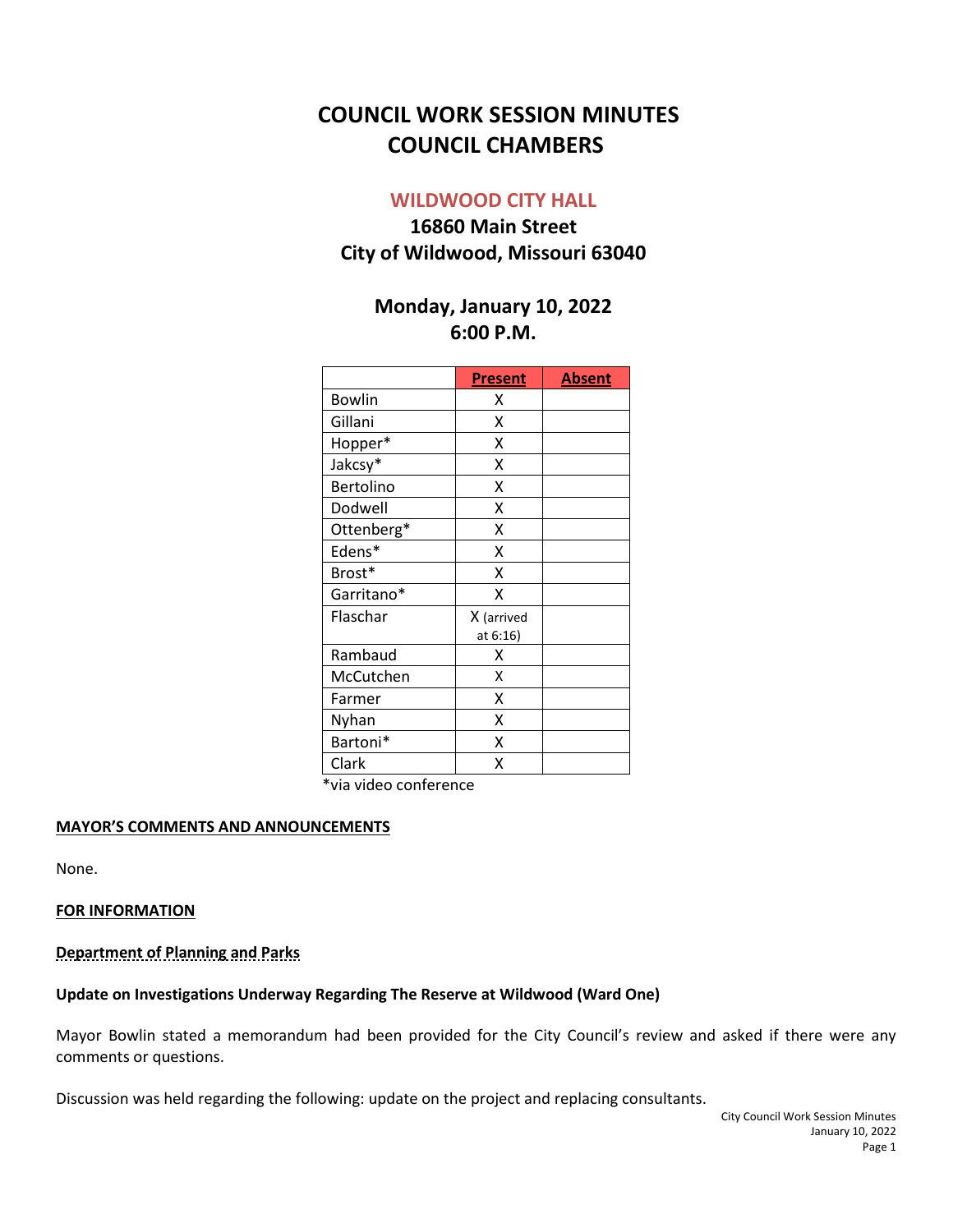## **Update on The Prime Place Project (Ward Eight)**

Mayor Bowlin stated a memorandum had been provided for the City Council's review and asked if there were any comments or questions.

## **Update on Center Avenue Dedication (Ward Eight)**

Mayor Bowlin stated a memorandum had been provided for the City Council's review and asked if there were any comments or questions.

## **Update on Birch Forest Drive Turnaround (Ward Five)**

Mayor Bowlin stated a memorandum had been provided for the City Council's review and asked if there were any comments or questions.

## **Escrow Process Change – 2022 (Wards – All)**

Mayor Bowlin stated a memorandum had been provided for the City Council's review and asked if there were any comments or questions.

## **Wildwood Celebration Commission**

## **Update of the 2022 Celebrate Wildwood Event (Wards – All)**

Mayor Bowlin stated a memorandum had been provided for the City Council's review and asked if there were any comments or questions.

## **Internet Access Committee**

## **Update on Internet Access Issues (Wards – All)**

Mayor Bowlin stated a memorandum had been provided for the City Council's review and asked if there were any comments or questions.

Discussion was held regarding the following: sharing residents' concerns with Spectrum, execution of contract, and use of American Rescue Plan Act (ARPA) funds.

## **Department of Public Works**

## **City-Contractor Agreement with Spencer Contracting, Inc. for the 2022 Community Development Block Grant ADA Curb Ramp Project (Ward One)**

Mayor Bowlin stated a memorandum had been provided for the City Council's review and asked if there were any comments or questions.

Discussion was held regarding the following: using CDBG funds for senior programming.

## **City-Consultant Agreement with Davey Resource Group for 2022 Arborist Services (Wards – All)**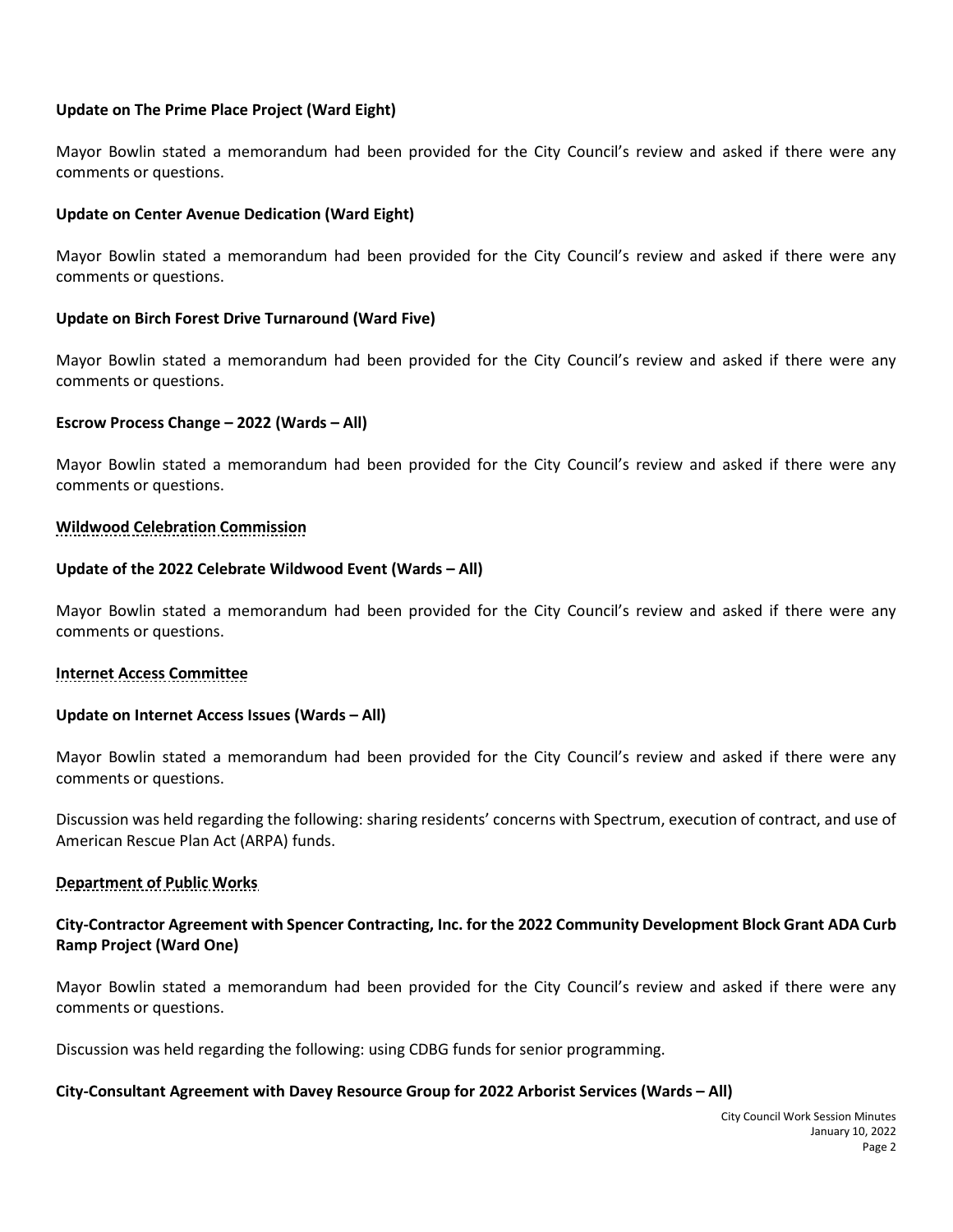Mayor Bowlin stated a memorandum had been provided for the City Council's review and asked if there were any comments or questions.

## **Department of Administration**

## **2021-2025 Strategic Plan (Wards – All)**

Mayor Bowlin asked if there were any comments or questions.

## **January 10, 2022 City Council Agenda Items**

Discussion was held regarding the following: need for and selecting a legislative consultant, RFP for a legislative consultant, City's past experience with a legislative consultant, and legislative updates from the consultant.

Jake Silverman with Olympus Political Consulting Services, LLC, provided his background as a consultant and answered questions from the City Council.

## **FOR ACTION**

## **Lawn and Garden Summit 2022 – Council Member Edens (Wards – All)**

Mayor Bowlin asked if there were any comments or questions.

Discussion was held regarding the following: effect of COVID-19 on the event, proposed date and estimated cost for the event, vendor participation, and the event aligning with a strategic goal.

A motion was made by Council Member Edens, seconded by Council Member Dodwell, to proceed with the Lawn and Garden Summit on March 19, 2022 at a cost not to exceed \$4,000.

Discussion was further held regarding the following: Economic Development Committee budget, capping costs for the event, Christmas tree lighting event exceeding planned expenditures, goals of the planned event, volunteers to set up and take down tents and tables, liability issues, and additional unplanned costs.

A motion was made by Council Member McCutchen, seconded by Council Member Clark, to postpone the Lawn and Garden Summit 2022 agenda item to the next City Council meeting. A voice vote was taken with an affirmative result and the motion was declared passed.

**EXECUTIVE [CLOSED] SESSION: Legal actions, causes of action or litigation involving a public governmental body and any confidential or privileged communications between a public governmental body or its representatives and its attorneys [RSMO 610.021(1) 1994].**

A motion was made by Council Member Brost, seconded by Council Member Bartoni, to postpone the Executive Session to the first City Council meeting in February. A voice vote was taken with an affirmative result and the motion was declared passed.

## **MISCELLANEOUS**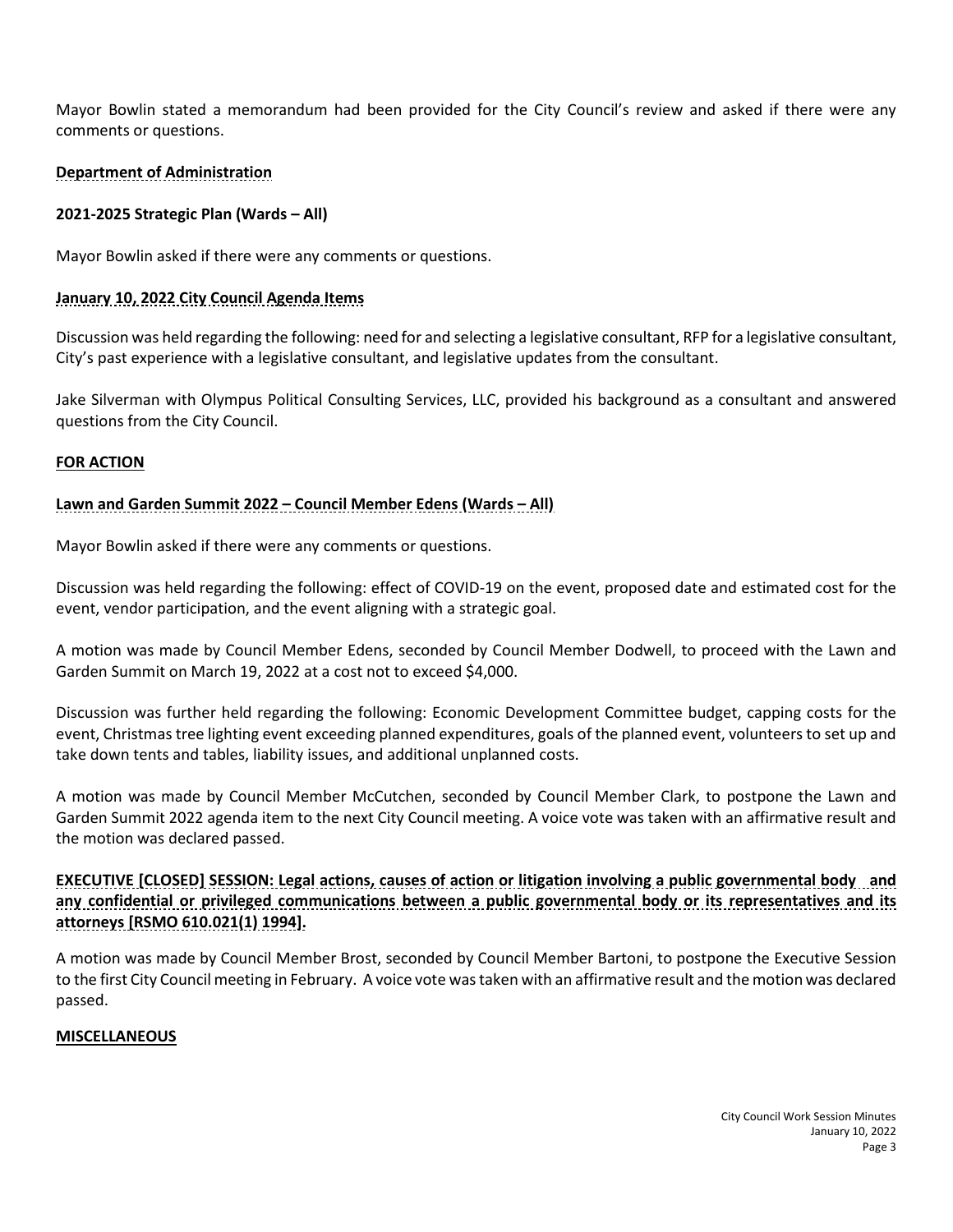Council Member Edens requested an agenda item on assessing the risk of fires within the community be put on the February 14th work session agenda.

Mayor Bowlin provided an update on the proposed Monarch Fire Protection District fire station.

## **ADJOURNMENT**

A motion was made by Council Member Farmer, seconded by Council Member Nyhan, to adjourn the Work Session at 7:01 p.m. A voice vote was taken with an affirmative result and the motion was declared passed.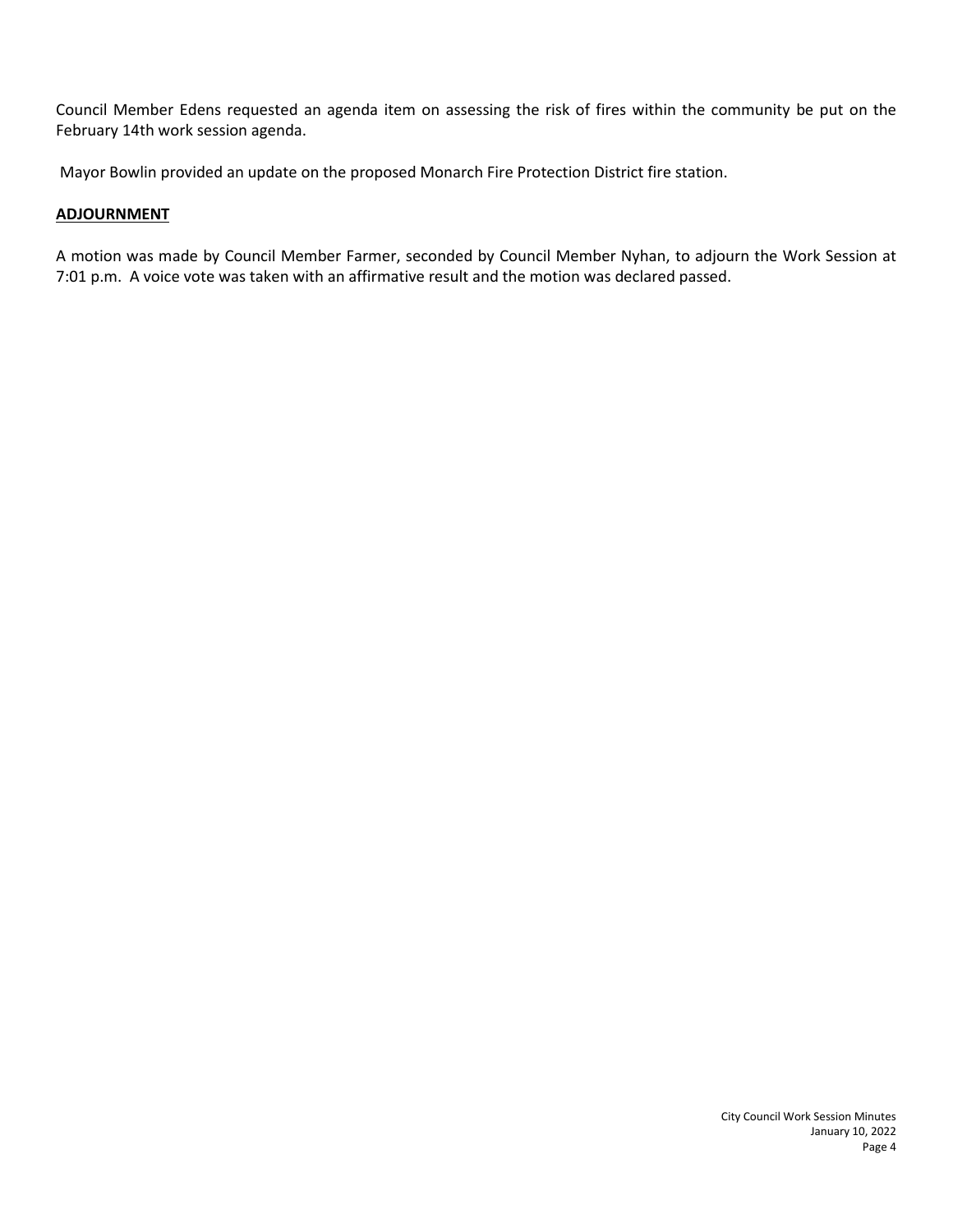

## **CITY OF WILDWOOD JANUARY 10, 2022 RECORD OF PROCEEDINGS**

**CITY OF WILDWOOD MEETING OF CITY COUNCIL WILDWOOD CITY HALL 16860 MAIN STREET WILDWOOD, MO 63040**

The meeting was called to order at 7:08 P.M.

A roll call was taken, with the following results:

| <b>Present at Roll Call:</b> | Mayor Jim Bowlin                                                                                                                                          |  |
|------------------------------|-----------------------------------------------------------------------------------------------------------------------------------------------------------|--|
|                              | Council Member Michael Gillani<br>Council Member Nathan Hopper*                                                                                           |  |
|                              |                                                                                                                                                           |  |
|                              | Council Member Rob Jakcsy*                                                                                                                                |  |
|                              | Council Member Dave Bertolino                                                                                                                             |  |
|                              | Council Member Katie Dodwell                                                                                                                              |  |
|                              | Council Member Scott Ottenberg*                                                                                                                           |  |
|                              | Council Member Lauren Edens*<br>Council Member Larry Brost*<br>Council Member Joe Garritano*<br>Council Member Dan Flaschar<br>Council Member Rob Rambaud |  |
|                              |                                                                                                                                                           |  |
|                              |                                                                                                                                                           |  |
|                              |                                                                                                                                                           |  |
|                              |                                                                                                                                                           |  |
|                              | Council Member Debra Smith McCutchen                                                                                                                      |  |
|                              | Council Member Joe Farmer                                                                                                                                 |  |
|                              | Council Member Tracey Nyhan                                                                                                                               |  |
|                              | Council Member Don Bartoni*                                                                                                                               |  |
|                              | Council Member Teresa Clark                                                                                                                               |  |
| Absent:                      |                                                                                                                                                           |  |
| Also present:                | Mr. Joe Vujnich, Director of Planning and Parks*                                                                                                          |  |
|                              | Mr. Rick Brown, Director of Public Works*                                                                                                                 |  |
|                              | Mr. John Young, City Attorney                                                                                                                             |  |
|                              | Ms. Megan Eldridge, City Clerk                                                                                                                            |  |
|                              | Mr. Steve Cross, City Administrator                                                                                                                       |  |
|                              | Mr. Travis Newberry, Senior Planner                                                                                                                       |  |
|                              | *via video conference                                                                                                                                     |  |

#### **PLEDGE OF ALLEGIANCE**

Mayor Bowlin led the Pledge of Allegiance.

#### **APPROVAL OF MINUTES**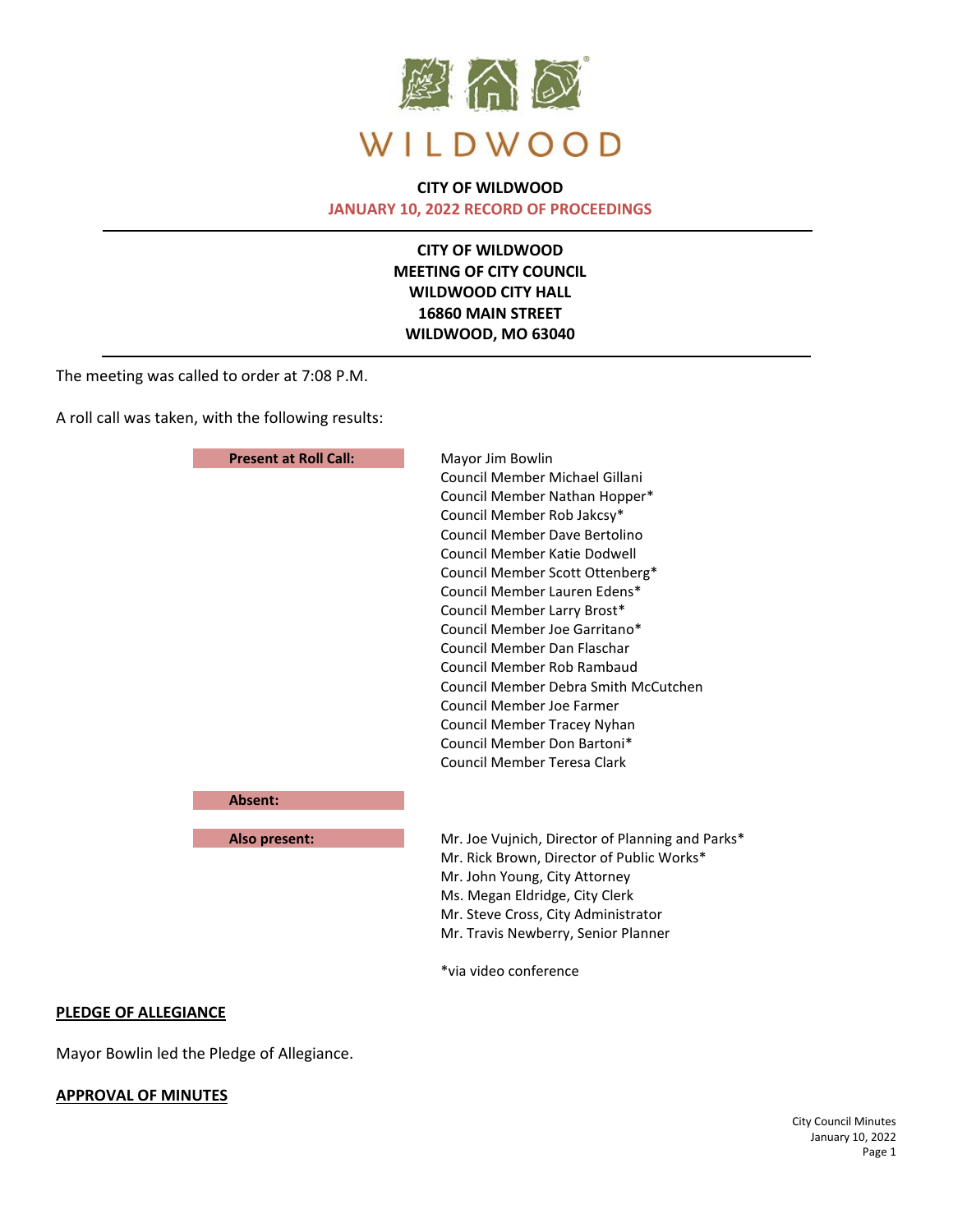The minutes of the December 13, 2021 City Council meeting were submitted for approval. A motion was made by Council Member Clark, seconded by Council Member Farmer, to approve the minutes of the December 13, 2021 City Council meeting. A voice vote was taken with an affirmative result and the motion was declared passed.

## **PUBLIC PARTICIPATION**

#### **Public Participation and Hearing Procedures**

Mayor Bowlin reviewed the guidelines for Public Participation and Public Hearing Procedures.

Andy Irvine, 554 Eatherton Road, spoke regarding code violations at 542 Eatherton Road.

#### **Officials' Responses –** None

## **MAYOR ANNOUNCEMENTS AND APPOINTMENTS**

#### **Announcements**

#### Remembrance of First Responders

Mayor Bowlin noted Assistant Chief Bryant Gladney of the Boone County Fire Protection District, Detective Antonio Valentine of the St. Louis County Police Department, and Deputy Sean Riley of the Wayne County Sheriff's Office had tragically passed around the holidays. He acknowledged the work done by all first responders and thanked the first responders in attendance. Mayor Bowlin asked everyone to stand for a moment of silence in remembrance of Assistant Chief Gladney, Detective Valentine, and Deputy Riley.

#### Recognition of Scenes of the Season Participants

Mayor Bowlin recognized those who participated in Scenes of the Season and painted store windows for the holiday season.

#### **Appointments**

## Sharon Hutson – (Ward Four) – Wildwood Celebration Commission – Term Ending December 31, 2023

A motion was made by Council Member Dodwell, seconded by Council Member Farmer, to approve the appointment of Sharon Hutson to the Wildwood Celebration Commission. A voice vote was taken with an affirmative result and the motion was declared passed.

#### Jeffery Bader – (Ward Three) – City Marshal

A motion was made by Council Member Nyhan, seconded by Council Member Ottenberg, to approve the appointment of Jeffrey Bader as City Marshal. A voice vote was taken with an affirmative result and the motion was declared passed.

#### **PUBLIC HEARING(S)**

## **Liquor License Application for Alta Convenience 6524, which is located at 2401 Highway 109 (Ward Eight)**

Director of Planning Vujnich provided an overview of the request.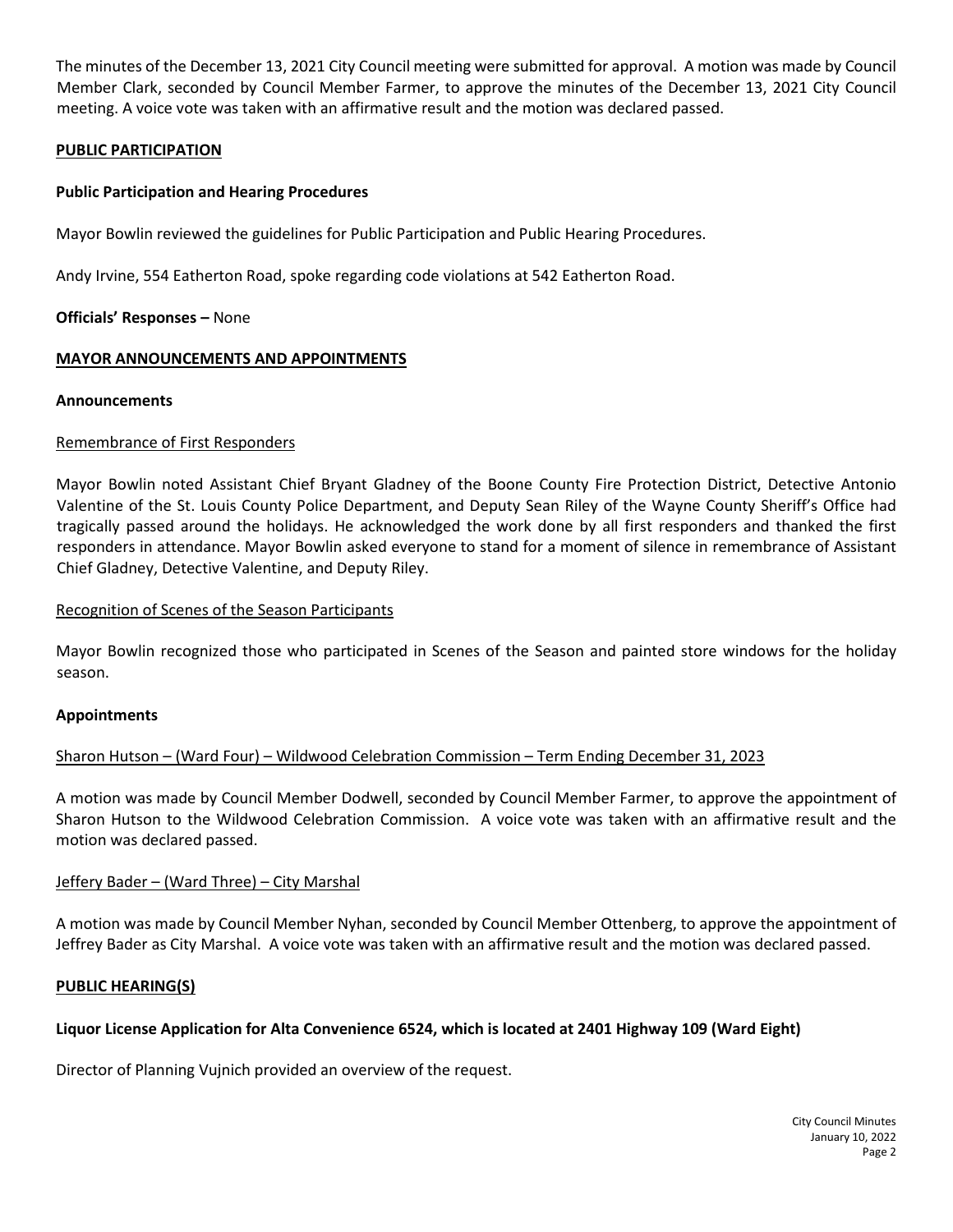#### **Public Hearing Comments** – None

A motion was made by Council Member Gillani, seconded by Council Member Garritano, to approve the liquor license application. A voice vote was taken with affirmative result and the motion was declared passed.

#### **UNFINISHED BUSINESS**

**BILL #2656** AN ORDINANCE OF THE CITY OF WILDWOOD, MISSOURI, AUTHORIZING THE CONSOLIDATION OF THREE (3) LEGAL LOTS OF RECORD INTO A SINGLE PARCEL OF GROUND, SUCH BEING LOTS 7, 8, AND 9 OF GROVER HEIGHTS, SECTION 12, TOWNSHIP 44 NORTH, RANGE 3 EAST, SPECIFICALLY SITUATED ON THE SOUTHWEST CORNER OF THE INTERSECTION OF EAST AVENUE AND MANCHESTER ROAD, TO BE HEREAFTER KNOWN AS "GROVER HEIGHTS LOT 7A", AND THEREBY CREATING A 0.69 ACRE TRACT OF LAND. *Recommended by the Department of Planning* (Second Reading) (Ward Eight) Direct Budgetary Impact: None Funding Source: N/A

Strategic Plan Goal: N/A

**BILL #2657** AN ORDINANCE OF THE CITY OF WILDWOOD, MISSOURI, AUTHORIZING THE ADJUSTMENT OF FOUR (4) LEGAL LOTS OF RECORD INTO TWO (2) PARCELS OF GROUND, SUCH BEING ADJUSTED LOTS A, B, AND C OF THE BOUNDARY ADJUSTMENT SURVEY (PLAT BOOK 274, PAGE 63) AND A TRACT OF LAND BEING IN SECTION 12, TOWNSHIP 44 NORTH, RANGE 3 EAST, SPECIFICALLY SITUATED ON THE EAST SIDE OF WOODS AVENUE, SOUTH OF MANCHESTER ROAD, AND TO BE HEREAFTER KNOWN AS "RODGERS DRIVE RE-SUBDIVISION". *Recommended by the Department of Planning* (Second Reading) (Ward Eight)

Direct Budgetary Impact: None Funding Source: N/A Strategic Plan Goal: N/A

A motion was made by Council Member Gillani, seconded by Council Member Garritano, for the second reading of Bill #2656 and Bill #2657. A voice vote was taken with an affirmative result and the motion was declared passed. Bill #2656 and Bill #2657 were read for the second time by title only.

A roll call vote was taken for the approval of Bill #2656 and Bill #2657 with the following results:

Ayes – Gillani, Hopper, Jakcsy, Bertolino, Dodwell, Ottenberg, Edens, Brost, Garritano, Flaschar, Rambaud, McCutchen, Farmer, Nyhan, Bartoni, and Clark

Nays – None

Abstain – None

Absent – None

Whereupon Mayor Bowlin declared Bill #2656 and Bill #2657 approved and they become Ordinance #2656 and Ordinance #2657.

**BILL #2658** AN ORDINANCE OF THE CITY OF WILDWOOD, MISSOURI, AMENDING CHAPTER 390, TRAFFIC SCHEDULE IX, PARKING RESTRICTIONS, OF THE CODE OF ORDINANCES OF THE CITY OF WILDWOOD, BY ENACTING NEW PARKING REGULATIONS ON DARTMOUTH CROSSING DRIVE; AND AUTHORIZING THE CITY TRAFFIC ENGINEER TO ERECT APPROPRIATE SIGNAGE REFLECTING SUCH PARKING REGULATIONS. *Recommended by the Board of Public Safety* (Second Reading) (Ward Five)

Direct Budgetary Impact: Less than \$1,000 Funding Source: Road and Bridge Fund Strategic Plan Goal: Public Works/Public Safety

A motion was made by Council Member McCutchen, seconded by Council Member Bertolino, for the second reading of Bill #2658. A voice vote was taken with an affirmative result and the motion was declared passed. Bill #2658 was read for the

> City Council Minutes January 10, 2022 Page 3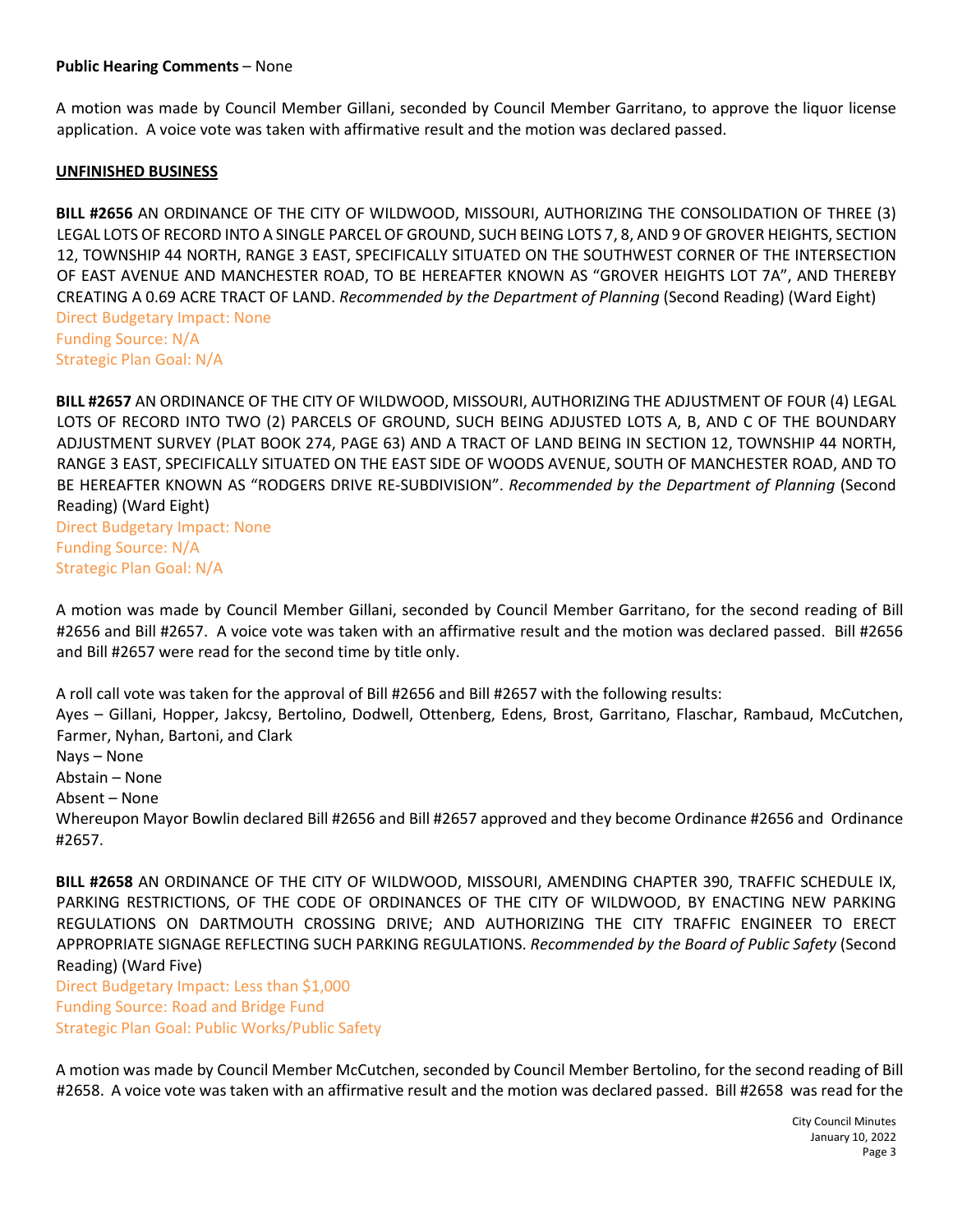second time by title only.

A roll call vote was taken for the approval of Bill #2658 with the following results: Ayes – Hopper, Jakcsy, Bertolino, Dodwell, Ottenberg, Edens, Brost, Garritano, Flaschar, Rambaud, McCutchen, Farmer, Nyhan, Bartoni, Clark and Gillani Nays – None Abstain – None Absent – None Whereupon Mayor Bowlin declased Bill #2658 approved and it becomes Ordinance #2658.

**BILL #2660** AN ORDINANCE OF THE CITY OF WILDWOOD, MISSOURI, AUTHORIZING THE MAYOR TO EXECUTE AN AGREEMENT WITH THE UNITED STATES GEOLOGICAL SURVEY (USGS) FOR A TWO (2) YEAR STUDY OF THE CAULKS CREEK WATERSHED, AS PART OF THE OVERALL EFFORTS OF THE CITY'S WATERSHED EROSION TASK FORCE (WETF) TO DEVELOP ENVIRONMENTALLY APPROPRIATE AND ENGINEERED SOLUTIONS TO ON-GOING CONCERNS THEREIN. *Recommended by the Watershed Erosion Task Force* (Second Reading) (Wards Two, Three, Four, Five, Seven and Eight) Direct Budgetary Impact: \$105,200 Funding Source: FY2021 Capital Improvements Program

Strategic Plan Goal: Erosion Control

A motion was made by Council Member Dodwell, seconded by Council Member Hopper, for the second reading of Bill #2660. A voice vote was taken with an affirmative result and the motion was declared passed. Bill #2660 was read for the second time by title only.

A roll call vote was taken for the approval of Bill #2660 with the following results: Ayes – Jakcsy, Bertolino, Dodwell, Ottenberg, Edens, Brost, Garritano, Flaschar, Rambaud, McCutchen, Farmer, Nyhan, Bartoni, Clark, Gillani, and Hopper Nays – None Abstain – None Absent – none Whereupon Mayor Bowlin declared Bill #2660 approved and it becomes Ordinance #2660.

## **NEW BUSINESS**

**BILL #2662** AN ORDINANCE OF THE CITY OF WILDWOOD, MISSOURI, AUTHORIZING THE MAYOR TO NEGOTIATE AND EXECUTE A CITY-CONTRACTOR AGREEMENT ON BEHALF OF THE CITY WITH SPENCER CONTRACTING COMPANY, FOR THE 2022 COMMUNITY DEVELOPMENT BLOCK GRANT ADA CURB RAMP PROJECT. *Recommended by the Administration/Public Works Committee* (First Reading) (Ward One)

Direct Budgetary Impact: \$14,921.97 (\$40,421.97- \$25,500 Grant) Funding Source: Road and Bridge Fund Strategic Plan Goal: N/A

A motion was made by Council Member Clark, seconded by Council Member Brost, for the first reading of Bill #2662. A voice vote was taken with an affirmative result and the motion was declared passed. Bill #2662 was read for the first time by title only.

**BILL #2663** AN ORDINANCE OF THE CITY OF WILDWOOD, MISSOURI, AUTHORIZING THE MAYOR TO EXECUTE A CITY-CONSULTANT AGREEMENT ON BEHALF OF THE CITY WITH DAVEY RESOURCE GROUP, INC., FOR 2022 ON-CALL ARBORIST SERVICES. *Recommended by the Administration/Public Works Committee* (First Reading) (Wards – All) Direct Budgetary Impact: \$17,000 (\$39,000- \$22,000 Grant) Funding Source: Road and Bridge Fund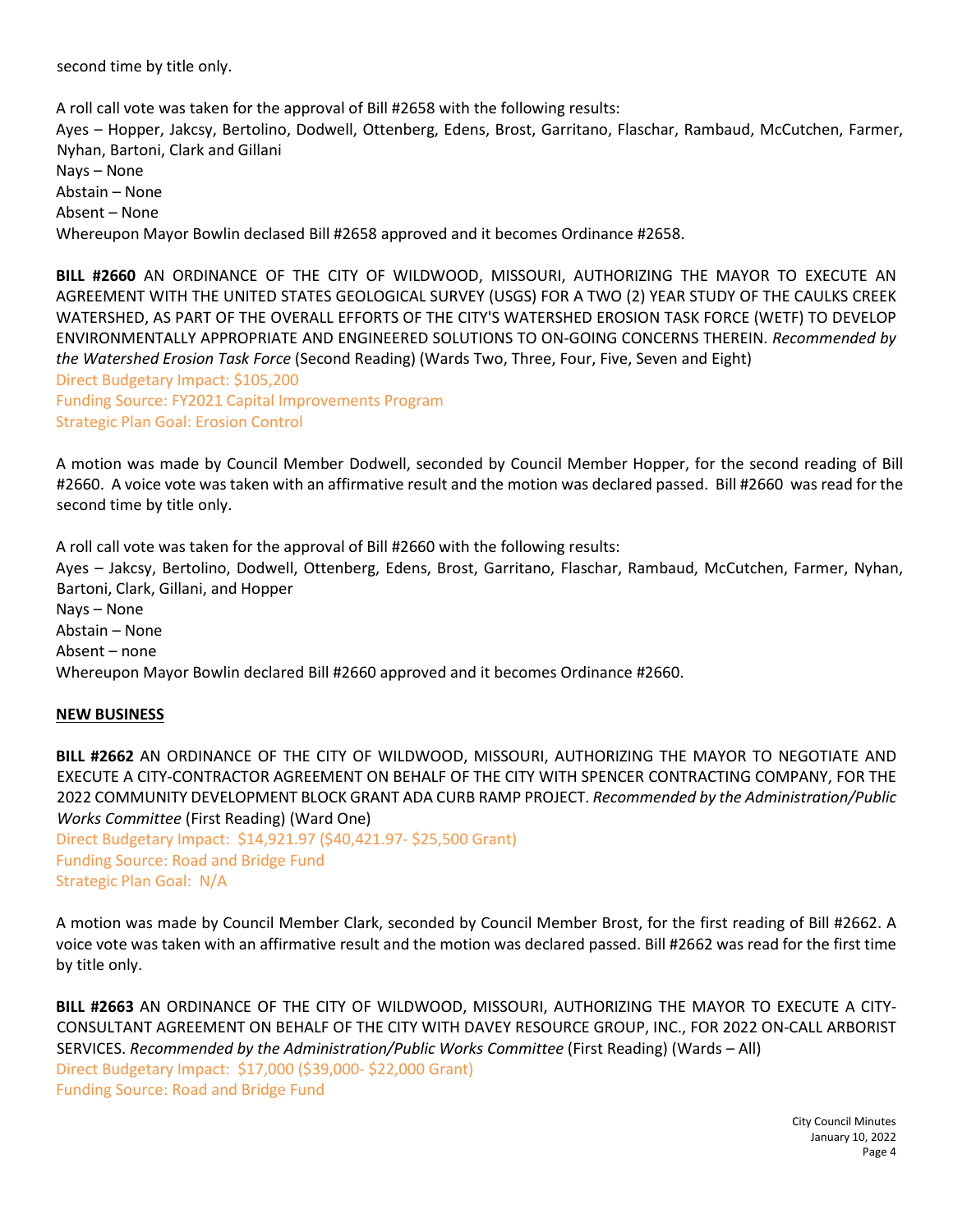#### Strategic Plan Goal: Enhanced Green Space

A motion was made by Council Member Dodwell, seconded by Council Member Brost, for the first reading of Bill #2663. A voice vote was taken with an affirmative result and the motion was declared passed. Bill #2663 was read for the first time by title only.

Discussion was held regarding the following: having one arborist from Davey Resource Group assigned to the City.

**BILL #2664** AN ORDINANCE OF THE CITY OF WILDWOOD, MISSOURI, AUTHORIZING THE ADJUSTMENT OF CERTAIN BOUNDARY LINES BETWEEN FOUR (4) LOTS THAT ARE KNOWN AS TRACTS OF LAND IN THE EAST ONE HALF (½) OF THE SOUTHWEST QUARTER (¼) OF THE SOUTHWEST QUARTER (¼) OF SECTION 1, TOWNSHIP 44 NORTH, RANGE 3 EAST, AND ADJUSTED LOT A OF ADJUSTED LOTS TWO AND THREE OF THE STRICKER-AMANT SUBDIVISION, BOOK 369, PAGE 267, CITY OF WILDWOOD, ST. LOUIS COUNTY, MISSOURI, WITH SAID BEING LOCATED ON THE WEST SIDE OF EATHERTON ROAD, NORTH OF MANCHESTER ROAD, WHICH WILL THEREBY CREATE MORE BUILDABLE AREAS FOR THE TWO PROPERTIES, TO BE KNOWN HEREAFTER AS THE "BOUNDARY ADJUSTMENT OF 2545 AND 2531 EATHERTON ROAD." *Recommended by the Department of Planning* (First Reading) (Ward Eight)

Direct Budgetary Impact: None Funding Source: N/A Strategic Plan Goal: N/A

**BILL #2665** AN ORDINANCE OF THE CITY OF WILDWOOD, MISSOURI, REAUTHORIZING A BOUNDARY ADJUSTMENT PLAT THAT WILL RESULT IN THE CONSOLIDATION OF FOUR (4) LOTS OF RECORD, WHICH ARE TRACTS OF LAND IN THE WEST HALF OF SECTION 7, TOWNSHIP 44 NORTH, RANGE 3 EAST, OF THE 5TH PRINCIPAL MERIDIAN, SUCH BEING MORE SPECIFICALLY LOCATED ON THE SOUTH SIDE OF MELROSE ROAD, WEST OF OSSENFORT ROAD, AND HEREAFTER KNOWN AS THE "LOT CONSOLIDATION PLAT IN THE WEST HALF OF SECTION 7." *Recommended by the Department of Planning* (First Reading) (Ward One)

Direct Budgetary Impact: None Funding Source: N/A Strategic Plan Goal: N/A

A motion was made by Council Member Clark, seconded by Council Member Gillani, for the first reading of Bill #2664 and Bill #2665. A voice vote was taken with an affirmative result and the motion was declared passed. Bill #2664 and Bill #2665 was read for the first time by title only.

Discussion was held regarding the following: development plans for Plat 2 of Bill #2664.

A motion was made by Council Member Garritano, seconded by Council Member Gillani, for the second reading of Bill #2665. A voice vote was taken with an affirmative result and the motion was declared passed. Bill #2665 was read for the second time by title only.

A roll call vote was taken for the approval of Bill #2665 with the following results:

Ayes – Bertolino, Dodwell, Ottenberg, Edens, Brost, Garritano, Flaschar, Rambaud, McCutchen, Farmer, Nyhan, Bartoni, Clark, Gillani, Hopper, and Jakcsy Nays – None

Abstain – None Absent – None

Whereupon Mayor Bowlin declared Bill #2665 approved and it becomes Ordinance #2665.

**BILL #2666** AN ORDINANCE OF THE CITY OF WILDWOOD, MISSOURI, AUTHORIZING THE MAYOR TO NEGOTIATE AND EXECUTE AN AGREEMENT ON BEHALF OF THE CITY WITH OLYMPUS POLITICAL CONSULTING SERVICES, LLC FOR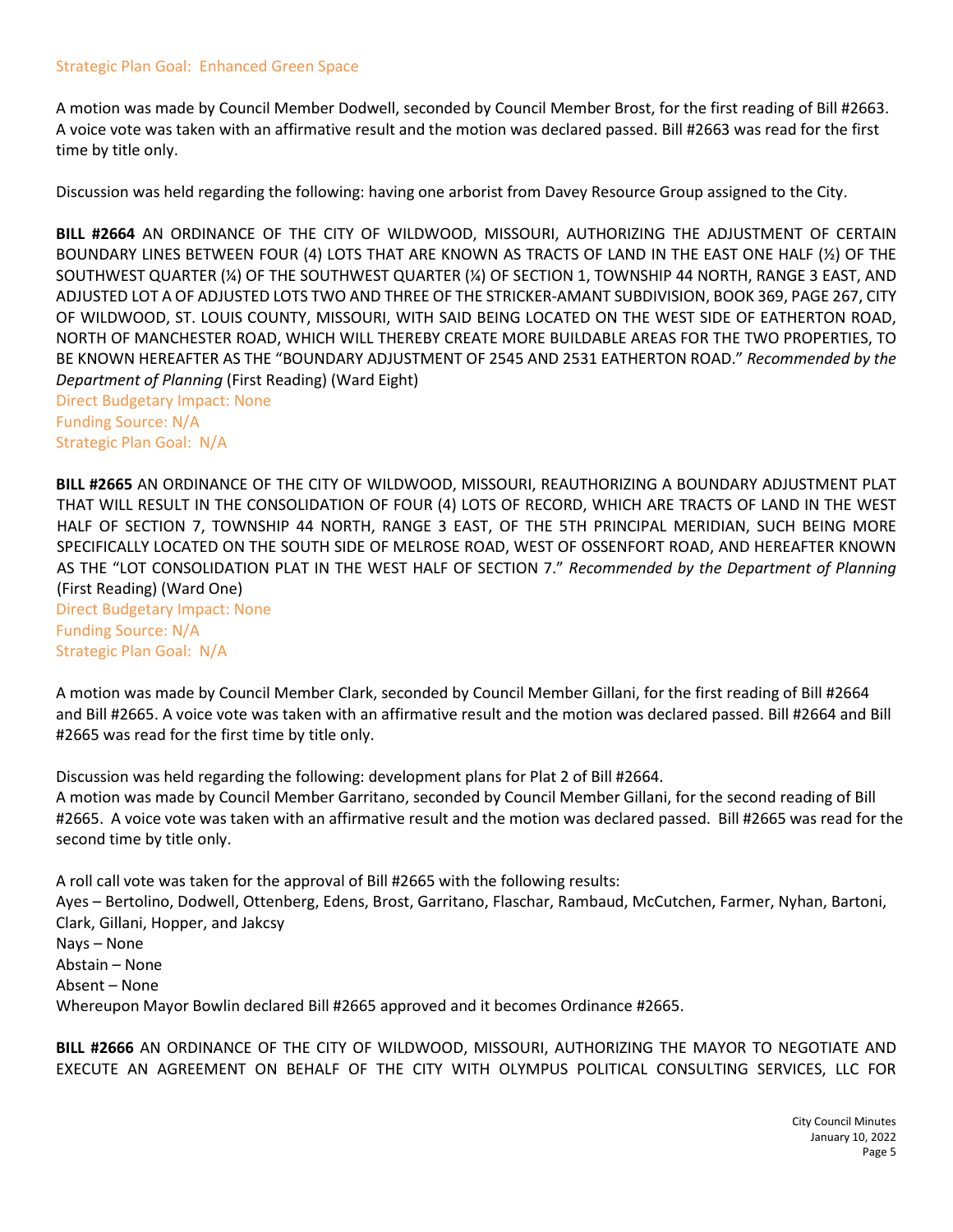LEGISLATIVE CONSULTING SERVICES. *Recommended by the Administration/Public Works Committee* (First Reading) (Wards – All) Direct Budgetary Impact: \$27,000 Funding Source: Department of Administration – Consultant Services Strategic Plan Goal: N/A

A motion was made by Council Member Bertolino, seconded by Council Member Dodwell, for the first reading of Bill #2666. A voice vote was taken with an affirmative result and the motion was declared passed. Bill #2666 was read for the first time by title only.

A motion was made by Council Member Garritano, seconded by Council Member Dodwell, for the second reading of Bill #2666. A voice vote was taken with an affirmative result and the motion was declared passed. Council Member Flaschar voted no. Bill #2666 was read for the second time by title only.

A motion was made by Council Member Edens, seconded by Council Member Jakcsy, for Olympus Political Consulting Services, LLC to not take on other political consulting activities in the State of Missouri nor represent other municipalities during the term of the agreement.

Discussion was held regarding the following: consultant already committing to not represent other municipalities, restricting consultant's ability to earn additional income, and conflicts of interest.

A roll call vote was taken on the motion with the following results: Ayes – Edens, Flaschar, Rambaud, Bartoni, Hopper, and Jakcsy Nays – Dodwell, Ottenberg, Brost, Garritano, McCutchen, Farmer, Nyhan, Clark, Gillani, and Bertolino Abstain – None Absent – None Whereupon Mayor Bowlin declared the motion failed.

Discussion was further held regarding the following: failure of the motion to amend.

A roll call vote was taken for the approval of Bill #2666 with the following results: Ayes – Ottenberg, Brost, Garritano, Rambaud, McCutchen, Farmer, Nyhan, Bartoni, Clark, Gillani, Hopper, Jakcsy, Bertolino, Dodwell, and Edens Nays – Flaschar Abstain – None Absent – None Whereupon Mayor Bowlin declared Bill #2666 approved and it becomes Ordinance #2666.

Discussion was further held regarding the following: City staff and officials meeting with the consultant.

**RESOLUTIONS –** None

**CONSENT AGENDA** – None

**MISCELLEANEOUS** – None

#### **ADJOURNMENT**

City Council Minutes January 10, 2022 Page 6